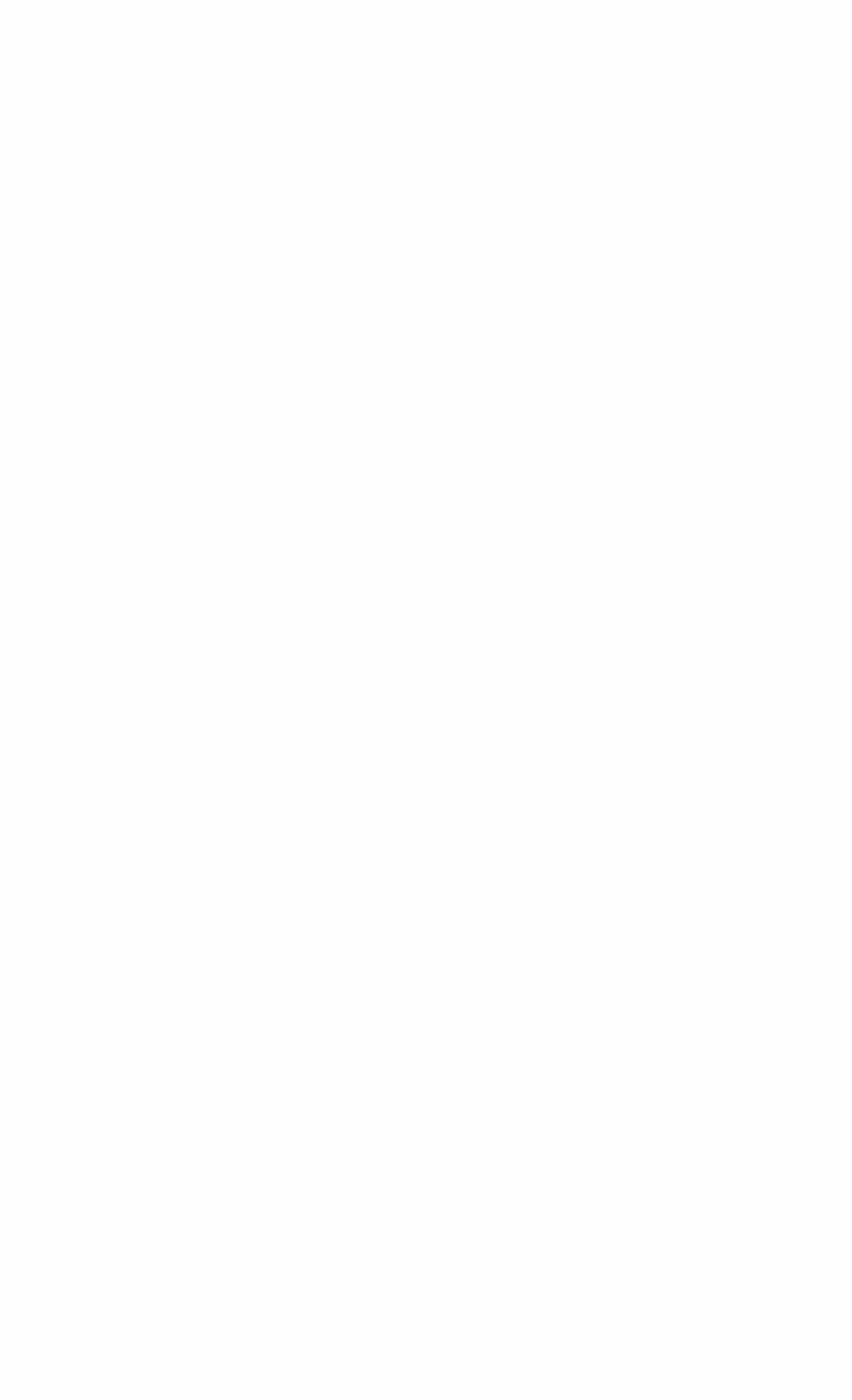| Appointments |        |    | 10. 3. Library Board    |
|--------------|--------|----|-------------------------|
| Appointments | 10.    | 4. | Certification Committee |
| DVRS         | 11. 2. |    | Public Safety Vehicle   |

#### IN RE: TRI-CITIES WORK CAMP

(

Ms. Connie Romain appeared before the Board and presented a slide presentation of the work she has area kids involved in. She said there are approximately 100 kids from the Petersburg area in the work camp. The new work camp will commence August 11-17. AME Zion Institute is housing the 30-40 kids. '!he camp selected five houses to repair - 2 on 'Wheeler's Pond Road - 1 on U.S.  $\#1$  in McKenney - 1 in DeWitt - 1 in the Church Road area on Trinity Church Road. Ms. Romain infonned the Board that there are some homes in which they may be able to get bathrooms in, if they can get the funds to install drainfields.

 $\frac{1}{\sqrt{2}}\sum_{i=1}^n\sum_{j=1}^n\sum_{j=1}^n\sum_{j=1}^n\sum_{j=1}^n\sum_{j=1}^n\sum_{j=1}^n\sum_{j=1}^n\sum_{j=1}^n\sum_{j=1}^n\sum_{j=1}^n\sum_{j=1}^n\sum_{j=1}^n\sum_{j=1}^n\sum_{j=1}^n\sum_{j=1}^n\sum_{j=1}^n\sum_{j=1}^n\sum_{j=1}^n\sum_{j=1}^n\sum_{j=1}^n\sum_{j=1}^n\sum_{j=1}^n\sum_{$ 

 $\begin{bmatrix} 1 & 1 \\ 1 & 1 \end{bmatrix}$ 

The Board commended Ms. Romain on the work she is doing.

#### IN RE: REPORT -- VIRGINIA DEPARIMENT OF TRANSPORTATION

Mr. Harold Dyson, Assistant Resident Engineer, Virginia Department of Transportation, stated that work has been completed on Route 611. Other than that he had nothing to report to the Board, but he would be glad to answer any questions.

1. Mr. Moody asked Mr. Dyson about the progress on Route 700.

Mr. Dyson told Mr. Moody that work should begin in about 6 weeks.

2. Mr. Bracey wanted to know if Route 613 was going to be relocated.

Mr. Dyson explained that the road in that area was not going to be relocated because of utility lines underground, which would be costly to relocate. Mr. Dyson told the Board if any citizens wanted to know the exact location to have them contact him at the residency office.

3. Mr. Bracey complimented Mr. Dyson on the guard rail that has been installed on Flatfoot Road at Hawkins Creek, but stated there was no sign to warn of the sharp curve.

Mr. Dyson said he would forward the request to the traffic and engineering: department.

4. Mr. Bracey told Mr. Dyson that chemicals needed to be applied to Route 666 to keep the dust down.

IN RE: COMMISSIONER OF THE REVENUE

Mrs. Deborah Marston, Commissioner of the Revenue, stated she had nothing to report but would entertain any questions the Board might have.

Mr. Bracey asked how the work on the reassessments were going. Mrs. Marston said approximately half of the parcels have been completed.

#### IN RE: TREASURER -- REroRI'

Mr. William E. Jones submitted his report which included infonnation on the 91-92 fund balance.

### IN RE: COMMONWEALTH ATTORNEY

Mr. T. o. Rainey, III, Commonwealth Attorney, stated he did not have anything to report but would answer any questions.

#### IN RE: SHERIFF

Mr. Roy Hodges, Deputy Sheriff, stated he had nothing to report for the Sheriff's office but he would be glad to answer any questions the Board may have.

IN RE: BUIIDING INSPECIOR **--** REfDRr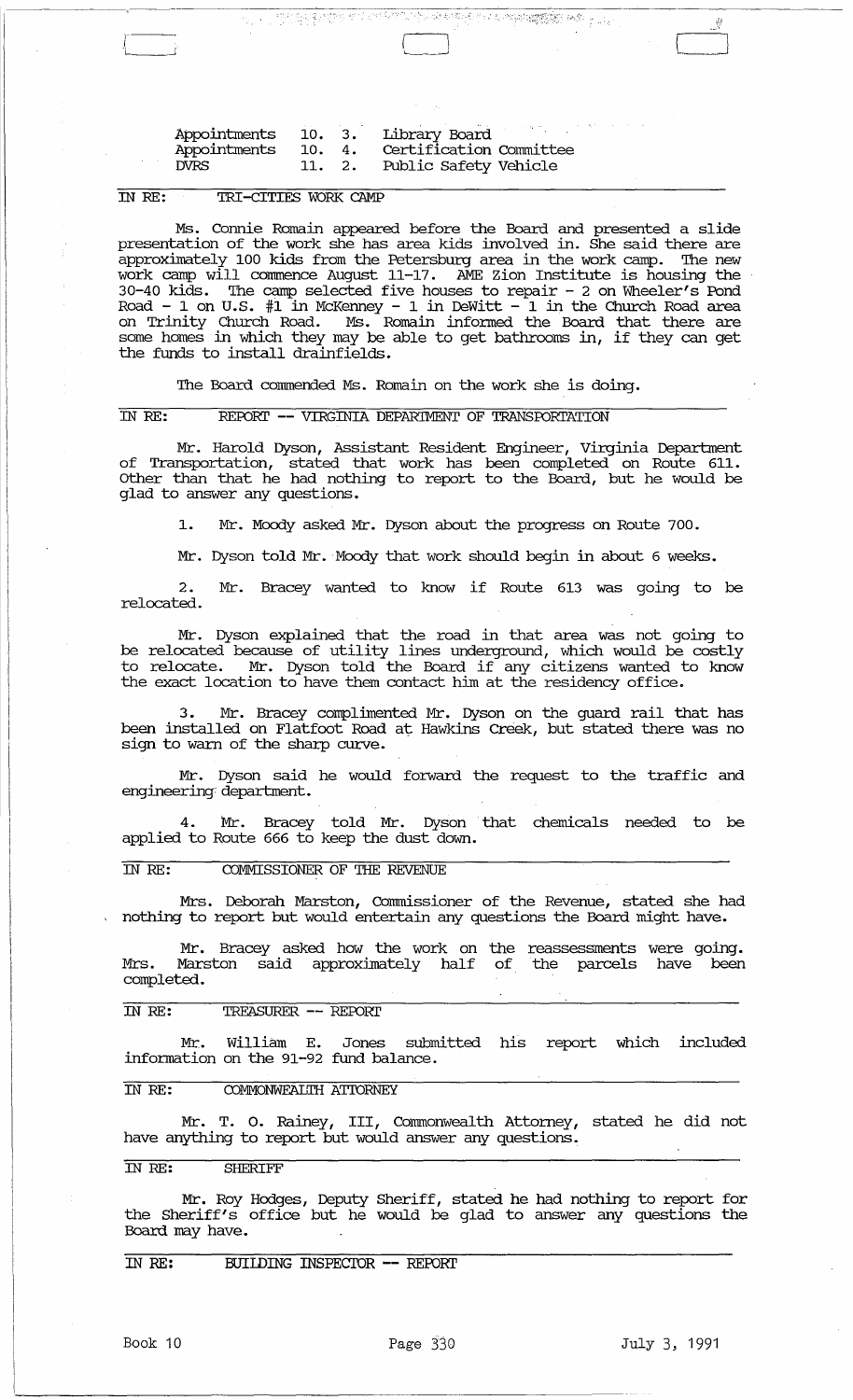Mr. Dwayne Abernathy, Building Inspector, submitted his report for the month of June, 1991. Mr. Abernathy commented to the Board that trailer permits were still very high for the County. Things are moving along with the work on MacLin-Zimmer-McGill, who are about  $1/2$  of the way done with improvements. 'Ihey should open in July or August. Weathers is on the way with permits and should begin construction shortly.

## IN RE: ANIMAL WARDEN -- REroRl'

Mr. John Mellick, Animal Warden, submitted his report for the month of June 1991. He stated the 20 hours a week part-time position announcement will run in the paper on July 7. 'Ihe pound improvements are continuing and things are looking better.

Mr. Tickle asked Mr. Mellick if the part-time person would help reduce his hours?

Mr. Mellick said a little help is better than none. He told the Board he would keep them informed of the overtime.

## IN RE: DIRECTOR OF PLANNING -- REPORT

Mr. Len Ponder, Director of Planning, infonned the Board that the compensation for the Planning commission for extra meetings was scheduled to be discussed at this meeting. He asked the Board what direction they wanted to take. He did state that meetings other than regularly scheduled ones would be held to a minimum.

Mr. Bracey asked if \$50.00 a meeting was the rate of pay now? Mr. Ponder said it is.

Mr. Moody responded that a policy should be set. He felt that the \$50.00 per meeting is sufficient and if in the future things got busy, then they could come back to the Board. Everyone agreed.

## IN RE: PIANNING GRANT FUND -- WEST PETERSBURG COMMUNITY

Upon motion of Mr. Tickle, seconded by Mr. Bracey, Mr. Clay, Mr. Moody, Mr. Tickle, Mr. Bracey, Mr. Harrison voting "aye", the following Moody, Mr. Tickle, Mr<br>resolution was adopted:

WHEREAS, the Board of Supervisors is committed to assist the West Petersburg and Vicinity Awareness, Inc. to improve the West Petersburg area; and

WHEREAS, the Commonwealth of Virginia Development Block Grant Program has Planning Grants available to fund comprehensive area studies.

NOW THEREFORE BE IT RESOLVED, that the Dinwiddie County Board of SUpervisors does hereby authorize the county Administrator to execute and submit any necessary documentation required to apply for Planning Grant Funds in the amount of \$25,000 from the Virginia Department of Housing and Community Development, the purpose of which will be to conduct .a comprehensive eValuation of the West Petersburg area; and

BE IT FURIHER RESOLVED that the County Administrator is authorized to execute the Planning Grant Contract and to implement the planning grant activities per the application.

#### IN RE: DIRECTOR OF SOCIAL SERVICES -- REPORT

1. Mrs. King Talley, Director of Social Services, infonned the Board that the Budget for the FY 91-92 year needed to be approved for the State.

Upon motion of Mr. Tickle, seconded by Mr. Bracey, Mr. Clay, Mr. Moody, Mr. Tickle, Mr. Bracey, Mr. Harrison voting "aye", the budget for the Department of Social Services is approved for fiscal year 1991 - 1992.

2. Mrs. Talley told the Board she was extremely proud of the Crater Emergency Shelter for Children. It is called "'Ihe Green House" and it is open for use.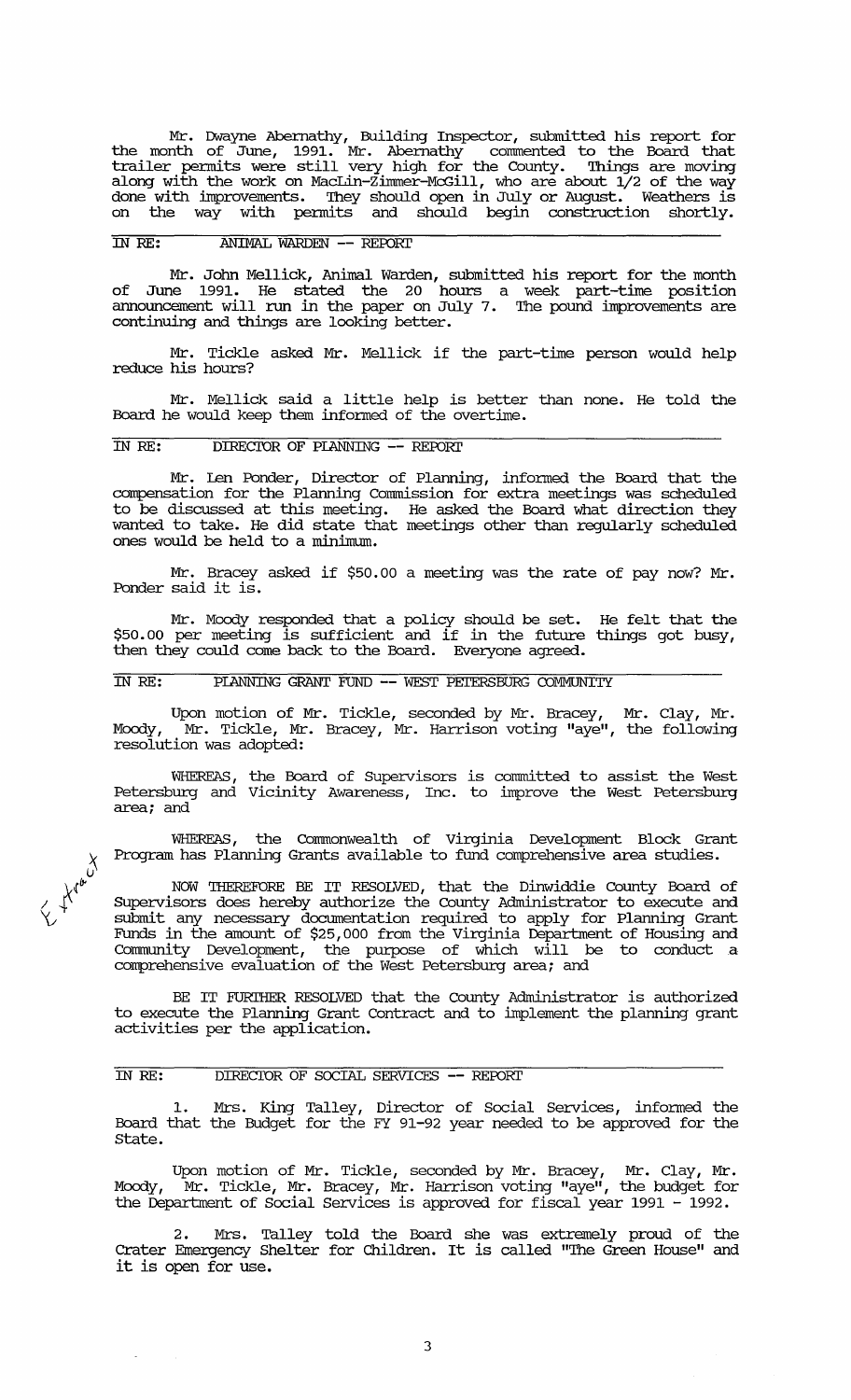3. Mrs. Talley tmned the original sketch of the Dinwiddie County Seal over to the Chairman of the Board of Supervisors and asked him county sear over to the diarmin of the board of supervisors and asked film was on the Board of Social Services from 1971 to 1975, had done the original sketch and given it to the Social Services Department.'

4. Mrs. Talley infonned the Board that she was very happy to introduce to them Mrs. Peggy M. McElveen, who will begin July 8, 1991, as the new Director of the Department of Social services.

The Board expressed their best wishes to Mrs. King Talley and Mrs. McElveen.

## IN RE: SUPERINTENDENT OF SCHOOLS -- REPORT

Dr. Richard Vaughn, Superintendent of Schools, stated he had nothing to report but would be glad to 'answer any questions the Board may have.

Mr. Bracey questioned Dr. Vaughn about the lights for the fields at the Middle School. Mr. Bracey said he is waiting on the bids from the electrician. Then they would get together and discuss it.

## IN RE: COUNTY ATTORNEY -- REPORT

1. Mr. Thomas Kearney, County Attorney, appeared before the Board and reported that the package for the redistricting is ready to go out on Monday to the Justice Deparbnent. '!he notice is in the paper today. He thanked the citizens on the committee especially, Mr. John Crawley, for the help they gave in getting the redistricting done. He also asked for the following letter by Mr. Crawley to be included in the minutes:

A PERSPECTIVE ON 1991 REDISTRICTING IN DINWIDDIE COUNTY, VIRGINIA

#### BY: John o. Crawley

The task of realigning boundaries for Election Districts in Dinwiddie County, based on population shifts reflected in results of the 1990 Census, proceeded with a remarkable display of accommodation by all parties involved. Even though women and minorities were not proportionately represented on the 25 member citizens committee appointed by the Board of Supervisors for the development of a redistricting plan, the committee itself remedied that discrepancy by establishing a proportionately representative "Work Group" to actually construct a plan.

From the outset, the committee's work was finnly guided by a unanimous and uncompromising commitment to divide the county into five (5) equally proportioned, single member districts in accordances with the "one-man-vote" principle. Secondly, the committee unanimously adopted a goal of establishing two (2) districts with black population majorities in accordance with criteria based on the Voting Rights Act. '!hese goals and standards were never challenged at any point during the committee's deliberation. And they prevailed even when questions about configurations o f geography and election logistics arose.

Even though the Redistricting committee was finn in this commitment and resolve, it did not discount the value or wisdom of entertaining dissenting views from the public at large or from groups with vested interests in the results of its work. A "Preliminary Plan" was, therefore, presented for "Review and Comment" before a final version was adopted for presentation to the Board of Supervisors. '!he intent was to evolve a final plan that would address any reasonable objection. '!he result was a plan based on almost universal consensus among such divergent interests as the Dinwiddie County NAACP and the Dinwiddie County civic League, representing predominately Black constituencies, the Dinwiddie County Democratic and Republican Committees, constitutional Officers, and Ruritan Clubs.

When the plan was presented to the Board of Supervisors at a public meeting on June 19th, none of its provisions were contested, nor were any meeting on oure 19di, note of its provisions were concested, nor were any<br>questions raised about its likely impact on the outcome of future elections. On June 26th, the Plan was adopted by the Board of Supervisors.

44

L'---\_J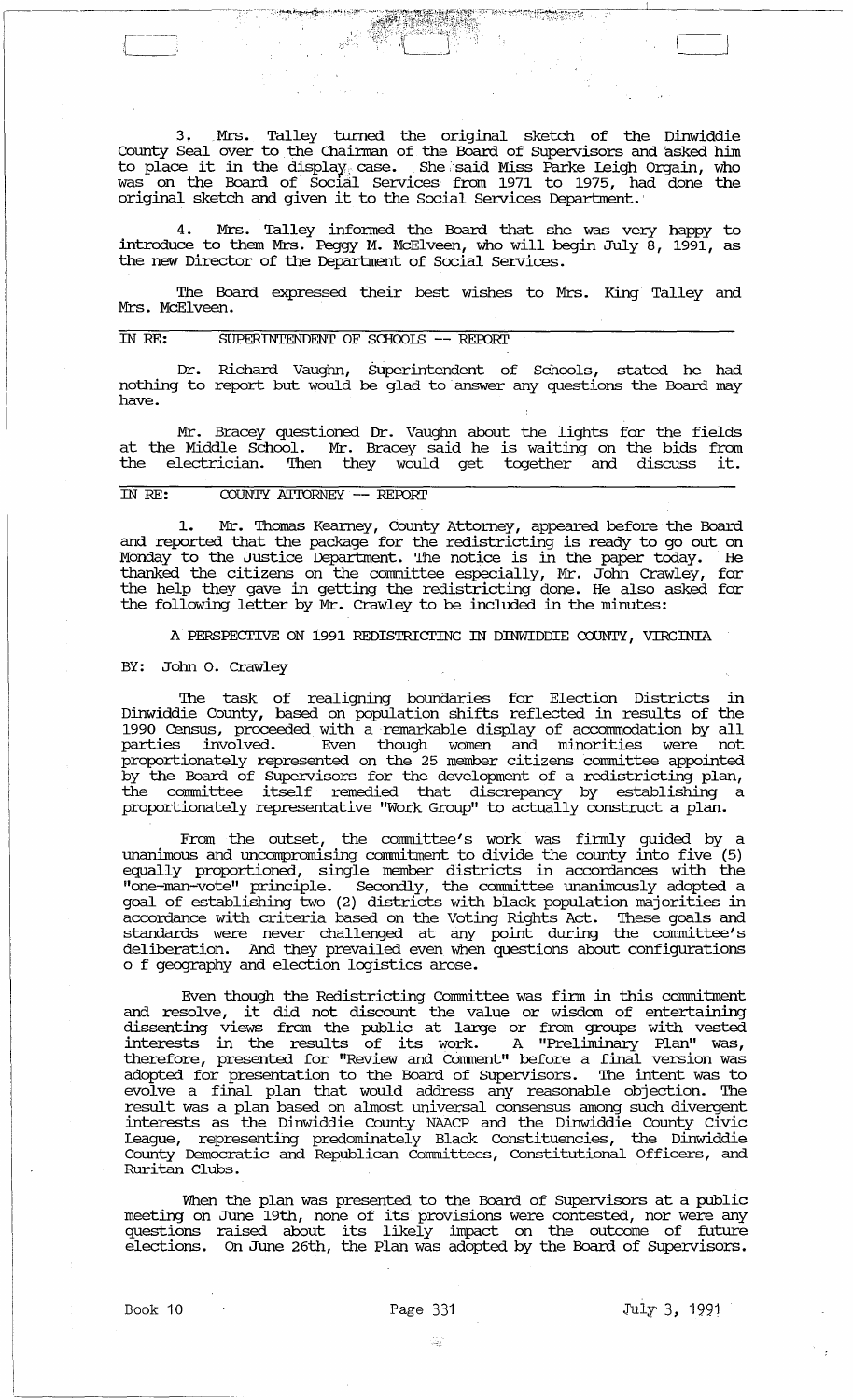If the plan should encounter a challenge, or if it is found defective, it is not likely to be the result of careless disregard for fundamental principles of fairness and equity in addressing issues that gave rise to the Voting Rights Act.

2. Robert's Rules of Order - Mr. Kearney said he would like the Board to review some information he had on the Robert's Rules of Order before he made a suggestion on the adoption. He told the Board he would include this infonnation in their next package.

3. Building Use Policy - Mr. Kearney stated he is getting an update on the law and he recommended maintaining the current policy until this could be done.

Mr. Moody stated that he felt that the Board should only adopt a new policy on the use of the Administration Building.

Mr. Tickle asked to have the policy ready for the July 17, meeting. Use of the Administration Building by outside groups is suspended until then.

# IN RE: RECREATION DIRECIOR **--** REFDRr

Mr. Tony Rinaldi submitted the progress report for the month of June, 1991. He said his department still had some Kings Dominion tickets available and discount coupons for Busch Gardens.

## IN RE: DIRECIOR OF WASTE MANAGEMENT **--** REFDRr

Mr. Denny King, Director of Waste Management, submitted his June report to the Board. He infonned the Board that by his calculations the County should get credit for 50,000 lbs. of recyclables. '!his figure is less than 1% based on the County's total percentage. '!his figure includes crushed cars. Hopefully the County can add on to this figure as the year progresses.

## IN RE: OFFICE ON YOUTH AND COMMUNITY SERVICE'S

Ms. Diane Galbreath, Director of Office on Youth and connnunity Sel:Vices, had requested at the June 19, 1991 Board meeting, if the Board could help sponsor the Cornerstone Theatre Company which will be returning to the community in August of this year. '!he AME Zion Institute in Dinwiddie is putting them up. Some of the area churches are providing food and beverages and items during the day. Fifty members will be traveling with the group. Ms. Galbreath asked the Board for \$700.00 to be used to help pay expenses for the group. '!he Board had asked Ms. Galbreath to try to raise all she could of the \$700 and they would consider making up the difference. Ms. Galbreath sent a letter to the Board still requesting the \$700.

Mr. Bracey asked the Assistant County Administrator if she had tried to locate some extra money in the budget for the group.

'!he Assistant County Administrator advised the Board that the Recreation Department had agreed to take the \$700.00 from their budget for the Cornerstone '!heatre Company. She also infonned the Board that the funds would have to be appropriated from the reserve funds from last year because we are already into the new FY budget.

Upon motion of Mr. Bracey, seconded by Mr. Moody, Mr. Clay, Mr. Tickle, Mr. Moody, Mr. Tickle, Mr. Harrison voting "aye", the Board authorized appropriation of \$700.00 from the reserve fund for FY 90-91 to be used for the Cornerstone Theatre Company.

#### IN RE: RICHARD BlAND COLIEGE **--** CABLE 'IV SERVICE REQUEST

Mr. Kearney explained to the Board that Sammons Communication would like to request pennission to provide cable service to three Richard Bland College buildings which are located in Dinwiddie County. These buildings are within 150 yards of the line between Prince George and Dinwiddie Counties. Dinwiddie Cable Partners cannot provide service to the three buildings on the Dinwiddie side of Richard Bland College and if allowed, Sammons Communication would provide service for these three buildings only. '!his service would be used for classroom

 $\frac{1}{2}$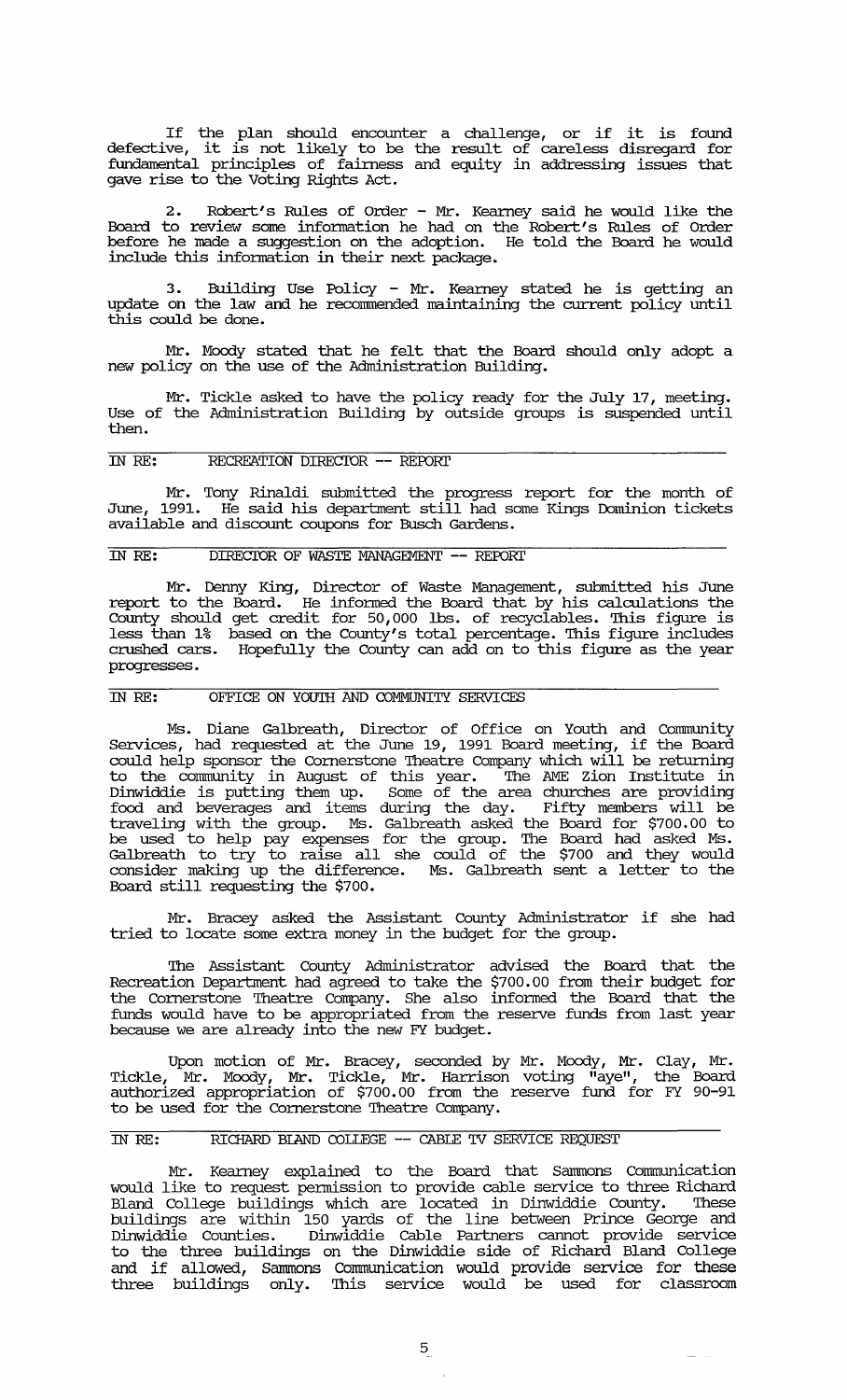instructional' purposes and leisure time entertainment for Richard Bland College students using the Student lounge between their scheduled classes. Mr. Kearney suggested that he draw up a contract and bring it back to the Board for approval.

 $\left( \frac{1}{2}, \frac{1}{2}, \frac{1}{2}, \ldots, \frac{1}{2} \right)$ 

· :1:~;:Yyi~:l;(';:~~~~;~7{P/ :~, .":,;,.,,t;;:,,~ ......

# IN RE: CONFLIcr OF INTEREST

I, Aubrey S. Clay "In accordance with section 2.1-639-14, paragraph (g) of the Code of Virginia, wish to disclose that my wife (Ann Clay) is employed by the Dinwiddie County school system. Employment of my wife occurred several years prior to my election to the Board of supervisors and the results of any decision by this Board will affect my wife to no greater or less extent than other teachers with similar credentials and experiences. Therefore, I feel that I am able to participate in the actions of the Board concerning this School Board appointment effectively, fairly and in the public interest.

I, Edward A. Bracey, Jr. "In accordance with section 2.1-639-14, paragraph (g) of the Code of Virginia, wish to disclose that my wife (Bernice Bracey) is employed by the Dinwiddie County School system. Employment of my wife occurred several years prior to my election to the Board of Supervisors and the results of any decision by this Board will affect my wife to no greater or less extent than other teachers with similar credentials and experiences. Therefore, I feel that I am able to participate in the actions of the Board concerning this School Board appointment effectively, fairly and in the public interest.

# IN RE: APPOINTMENTS -- SCHOOL BOARD MEMBERS -- ELECTION DISTRICTS  $#$ 2 and #3

A public hearing was held at the June 19, 1991 regular meeting and continued to the June 26, 1991 meeting, wherein the following names were mentioned to be considered for the School Board representatives for Election Districts #2 and #3.

> Donald Haraway carol Fisher Greg Davis

Ruby Evans Viola King Jack C. Richardson

Mr. Tickle nominated Donald Haraway for reappointment as the School Board representative for Election District  $\ddot{\texttt{\#2.}}$  Mr. Bracey nominated Carol Fisher. Mr. Clay made the motion to close nominations, which was seconded by Mr. Moody. Mr. Bracey, Mr. Clay, Mr. Moody, Mr • Tickle, Mr. Harrison voting "aye" the nominations were closed.

The vote in reverse order was as follows:

carol Fisher: Mr. Clay, Mr. Bracey, Mr. Harrison voting "aye", Mr. Tickle, Mr. Moody voting "nay".

Donald Haraway: Mr. Tickle, Mr. Moody voting "aye", Mr. Clay, Mr. Bracey, Mr. Harrison voting "nay".

BE IT RESOLVED BY THE BOARD OF SUPERVISORS OF DINWIDDIE COUNTY, VIRGINIA, that Ms. carol Fisher be appointed to the Dinwiddie County School Board representing Election District #2, for a four year term, ending June 30, 1995.

Mr. Moody nominated Greg Davis for appointment as the School Board representative for Election District #3, seconded by Mr. Bracey. Mr. Clay made the motion to close nominations, which was seconded by Mr. Moody. Mr. Bracey, Mr. Clay, Mr. Moody, Mr. Tickle, Mr. Harrison voting "aye" the nominations were closed.

Upon motion of Mr. Moody, seconded by Mr. Tickle, Mr. Clay, Mr. Tickle, Mr. Moody, Mr. Tickle, Mr. Harrison voting "aye",

BE IT RESOLVED BY THE BOARD OF SUPERVISORS OF DINWIDDIE COUNTY, VIRGINIA, that Mr. Greg Davis be appointed to the Dinwiddie County School Board representing Election District #3, for a four year term, ending June 30, 1995.

IN RE: RESIGNATION AND APPOINTMENT -- JOHN TYLER COMMUNITY COLLEGE

 $\left\langle \psi^{\psi^{\sigma^{\alpha^{\alpha^{\alpha}}}}} \right\rangle$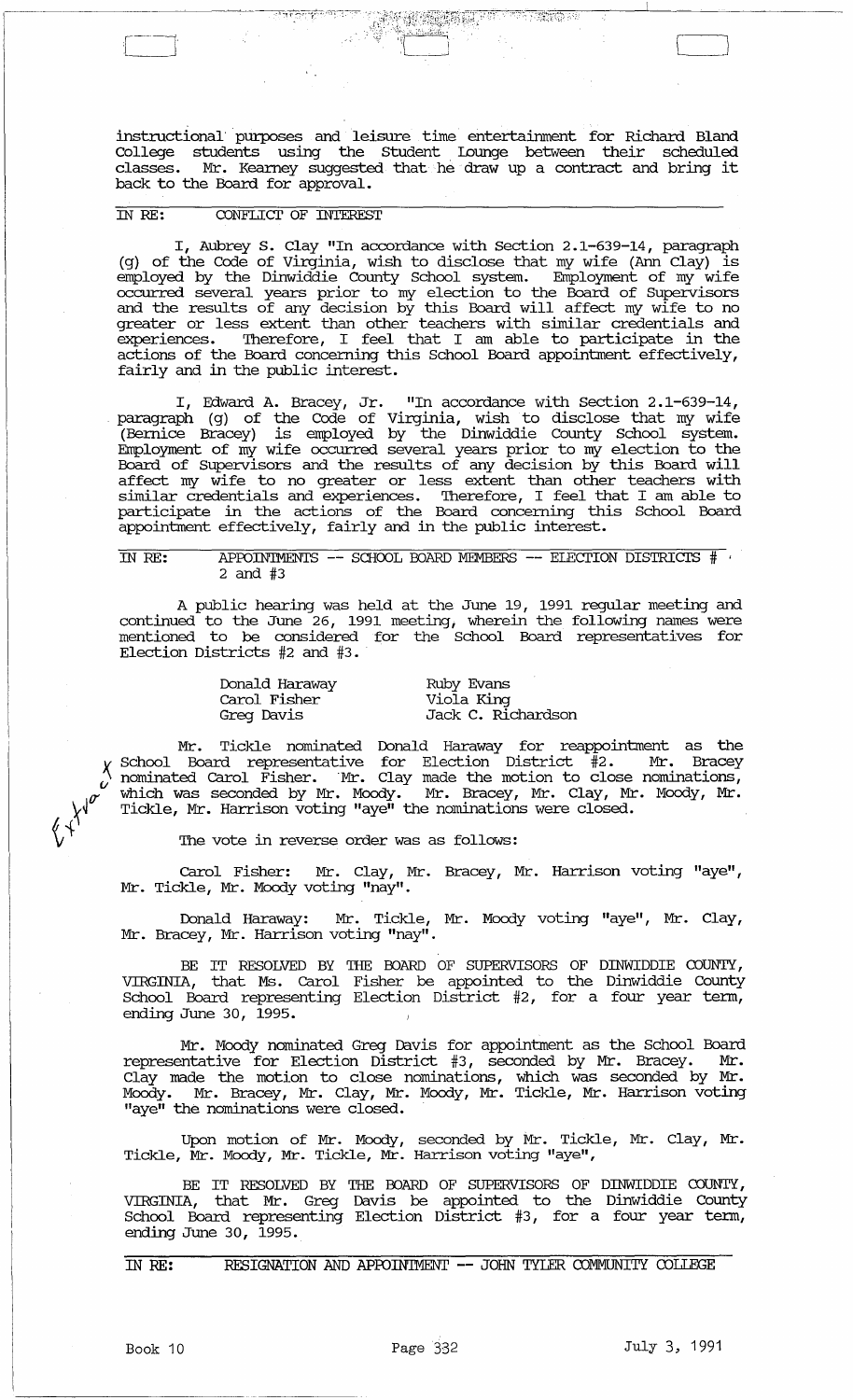$\chi$  moved out of the County. Mr. Vance Mitchell, Jr. resigned his seat on the Local Board of John Tyler Community College, effective June 26, 1991, because he has

Upon motion of Mr. Clay, seconded by Mr. Tickle, Mr. Bracey, Mr. Clay, Mr. Moody, Mr. Tickle, Mr. Harrison voting "aye", the resignation of Mr. Vance Mitchell is accepted.

Nominations for appointments for the John Tyler Board is to be placed on the July 17, 1991 agenda.

# IN RE: RESIGNATION AND AProIN'IMENT **--** LIBRARY BOARD

 $x^{\prime}$ 

 $\langle$ 

rJ

 $x^{\prime}$ 

 $\kappa$ 

y *(j* 

 $\vee$ 

 $\sum_{i=1}^n$ 

*!v{* V

Mrs. Illcy Smith, by letter, resigned her seat on the Appomattox Regional Library Board. Joanne M. ortiz sent the Board a letter of recommendation for Betty Ragsdale to be appointed to fill the unexpired term of Iucy Smith.

Upon motion of Mr. Bracey, seconded by Mr. Clay, Mr. Clay, Mr. Moody, Mr. Tickle, Mr. Harrison voting resignation of Ms. Illcy Smith is accepted. Mr. Bracey, "aye", the

Nominations for appointments to the Library Board is to be placed on the July 17, 1991 agenda.

## IN RE: CERI'IFICATION COMMI'ITEE **--** AProIN'IMENT

Mr. Tickle made the motion to accept the resignation of Greg Davis from the Certification Committee for District #2, and to appoint Ruby Evans to fill Mr. Davis' unexpired term. Mr. Clay seconded the motion, Mr. Bracey, Mr. Clay, Mr. Moody, Mr. Tickle, Mr. Harrison voting "aye",

j. BE IT *RESOLVED* BY 'mE BOARD OF SUPERVISORS OF DINWIDDIE COUNTY, *v*<sup>le</sup> VIRGINIA, that Mr. Greg Davis' resignation on the Community Certification  $f'$  committee is accepted; and

BE IT FURTHER RESOLVED BY THE BOARD OF SUPERVISORS OF DINWIDDIE COUNTY, VIRGINIA, THAT Ms. Ruby Evans be appointed to the Community Certification Committee for District #2, to fill the unexpired term of Mr. Greg Davis, ending September, 1991.

# IN RE: FIRST RESPONDER PROGRAM -- TITLE ACCEPTANCE

Mr. Len Dockery, of the Dinwiddie County Rescue Squad, told the Board that they are working with the Ford Volunteer Fire Department to get 16 people certified in order for them to be qualified as a first responder unit. '!he Rescue Squad has a new ambulance and they would like to give the old ambulance to the Ford Volunteer Fire Department, who would operate under their license. Ford could administer first aid until the Rescue Squad gets there. Ford would not be able to transport patients, but they could stabilize an emergency situation.

Mr. Jack Dance, Fire Chief, Ford Volunteer Fire Department, stated he hoped to have eighteen certified; this would help with the shortage situation. He could not promise 24 hour coverage 7 days a week but every little bit helps. The ambulance has to be repaired, lettered, and some body work done on it, but they hope to have it on the road in a month. The Dinwiddie Rescue Squad has enough equipment to get the unit started.

Upon motion of Mr. Moody, seconded by Mr. Bracey, Mr. Bracey, Mr. Clay, Mr. Moody, Mr. Tickle, Mr. Harrison voting "aye", the 1986, Chevrolet ambulance is to be insured and placed back into service to be used by the Ford Volunteer Fire Department as a first responder unit.

IN RE: DINWIDDIE COUNTY RESCUE SQUAD -- ACCEPTANCE OF TITLE FOR 1991 AMBUI.ANCE

Upon motion of Mr. Clay, seconded by Mr. Moody, Mr. Bracey, Mr. Clay, Mr. Moody, Mr. Tickle, Mr. Harrison voting "aye", title to the 1991 Ford ambulance is accepted by the County to be used by the Dinwiddie County Rescue Squad and placed under the County's insurance program.

7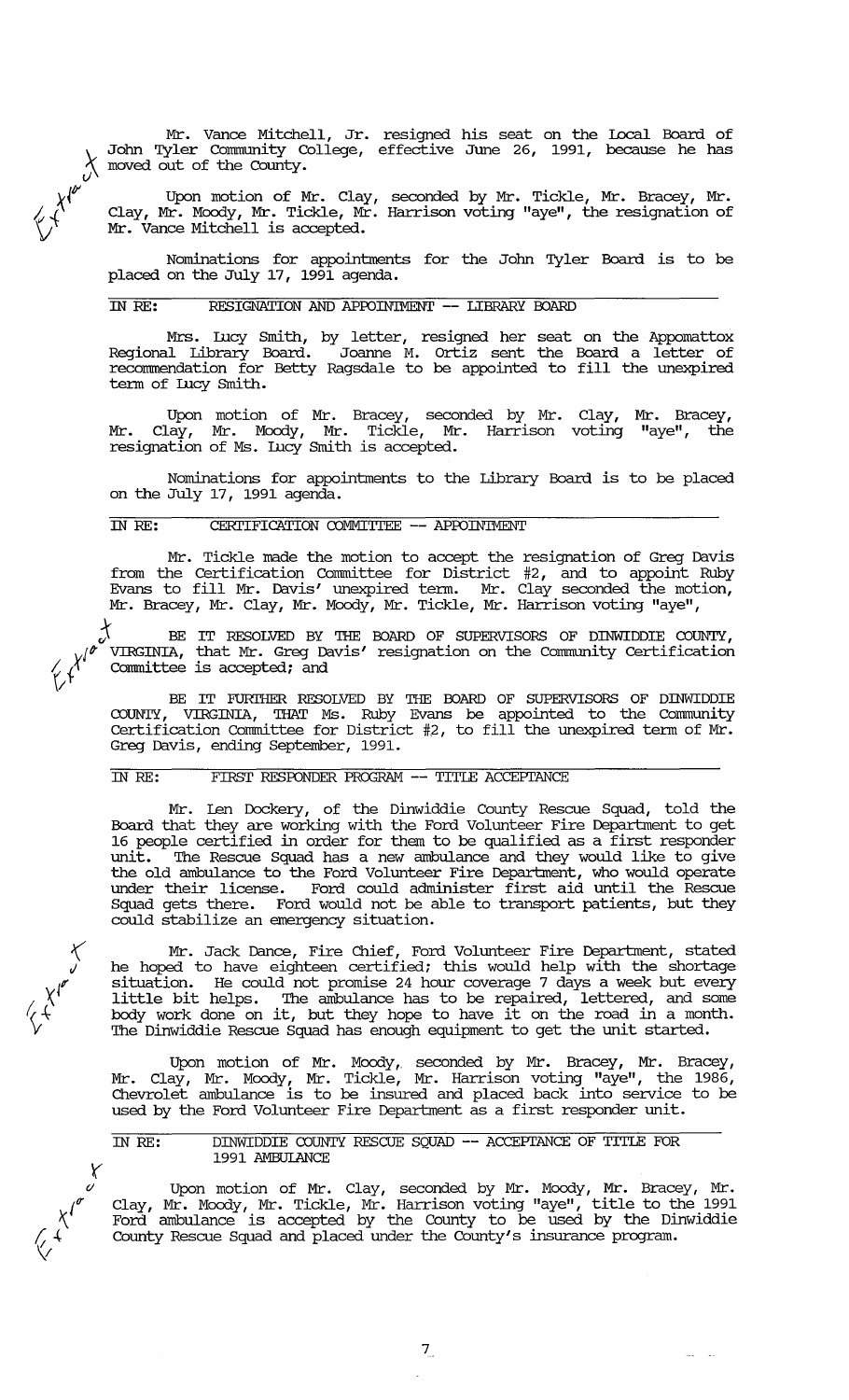Mr. Dockery asked the Board if the Rescue Squad could get fuel from Southside Elementary School. Mr. Dockery was asked to work with the School Board on fuel arrangements.·

### rn *RE:* IUBLIC SAFETY VEHICIE

 $\Box$ 

Mr. Tickle infonned the Board members that the Namozine Volunteer Fire Department questioned the County using the vehicle that they had allowed the Public Safety Officer to use. Since he has left, they feel<br>the vehicle should be returned to them, since it was donated to them by<br>... Virginia Power.

'Ihe Board asked the Assistant County Administrator to research the minutes and include the information in the next Board package.

#### IN RE: COUNTY ADMINISTRATOR COMMENTS

1. 'Ihe Assistant. County Administrator reviewed several dates in July with the Board for consideration to visit the composting facilities located in Delaware and Maryland. Mr. Ted Baxter has offered the use of his van.

Mr. Bracey stated he felt the Board should visit the sites without Mr. Finnell or Mr. Baxter. Mr. Clay agreed the Board should go separately. Mr. Tickle stated they were going to look at a concept and it should be shown as the ideal situation but added he was open both ways.

'Ihe Board agreed to call the Assistant County Administrator with some dates suitable to them which includes August. .

2. 'Ihe Assistant County Administrator reported to the Board that the Administrator had the Namozine Volunteer Fire truck examined and received a \$10,600 plus estimate on repairs. 'Ihe check from the insurance company is \$6,600 leaving an additional appropriation of \$4,000 needed to complete the job. The Board questioned the authorization to repair the vehicle and also whether the Namozine Fire Deparbnent has agreed to use the vehicle after it is repaired.

'Ihe Board instructed the Assistant County Administrator to stop work on the vehicle until the County Administrator and Namozine Fire Department can provide them with a full report.

## rn *RE:* TREE REMOVAL

Mr. Clay stated that a tree in front of the Administration Building appeared to be rotten and needed to be removed.

The Assistant County Administrator asked the Board if she could have authorization to have the tree checked first, and then if it needed to be removed, under the same authority, remove it.

Upon motion of Mr. Bracey, seconded by Mr. Clay, Mr. Bracey, Mr. Clay, Mr. Moody, Mr. Tickle, Mr. Harrison voting "aye", the County Administrator was authorized to remove the tree in front of the Administration Building upon the recommendation of the Extension Service and Forestry Department.

# **IN RE: BOARD MEMBER COMMENTS**

TO THE: BOARD MEMBER COMMENTS<br>
\* Asset commoned 1. Mr. Tickle said he would like to take this opportunity to thank Mr. Haraway for his years of service to the county, and would just like to say that we will greatly miss his dedication to the betterment of education within this county and I would also like to extend congratulations to Mrs. Carol Fisher for her appointment; but I would be greatly remissed if I didn't make mention of my feelings. I am greatly disappointed that the Board did not support my recommendation to the school board. I am also disappointed that the third supporter communicated that he would support the individual and decided not to. I feel that we have set a precedent tonight that will result in hard feelings between Board members and future appointments. I am also disappointed that the group outside of the district worked against the candidate with questionable mistakes. These are my personal feelings and I felt I should make them known and I would like for them to go on record.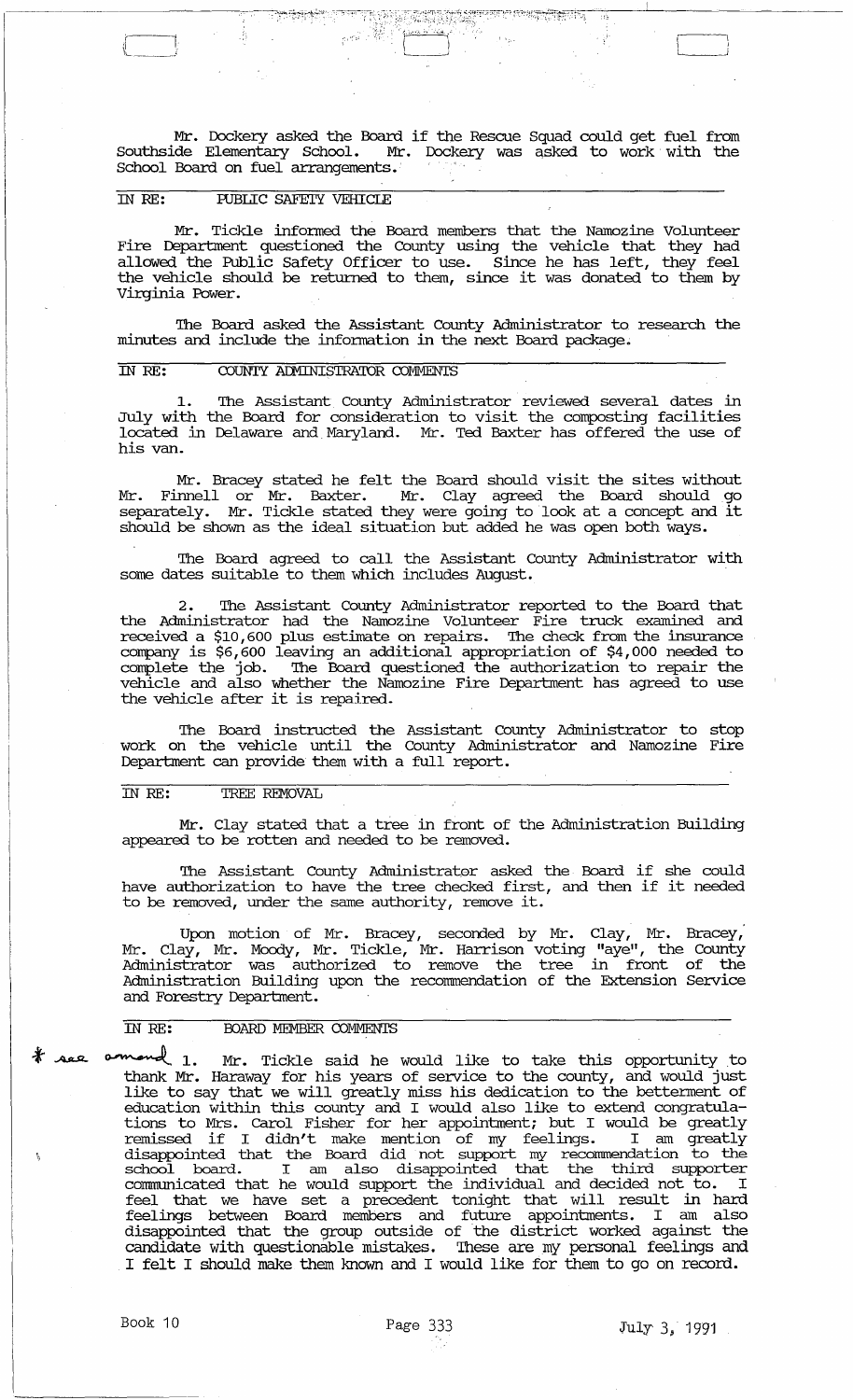2. Mr. Bracey said he would like to see a line item put in the budget for things that come up unexpectedly, for items such as miscellaneous cultural activities.

Mr. Clay commented that some citizens were very upset at the budget hearing about having these "extras" in the budget.

3. Mr. Bracey asked if Mr. Ponder had gotten the information regarding the sign ordinance workshop for the Board?

Mr. Ponder said he had given the information to Mr. Tickle and if there were any other questions, the Board could call him.

The Chairman thanked Mr. Donald Haraway for his contribution to the Dinwiddie County School Board.

#### IN *RE:* EXECUTIVE SESSION

Upon motion of Mr. Moody, seconded by Mr. Bracey, Mr. Bracey, Mr. Clay, Mr. Moody, Mr. Tickle, Mr. Harrison voting "aye", pursuant to section 2.1-344 (1) Personnel, of the Virginia Freedom of Information Act, the Board moved into Executive Session at 9:45 p.m. A vote having been made and approved, the Board returned into open session at 10:13 p.m.

## IN RE: CERTIFICATION OF EXECUTIVE MEETING

Upon motion of Mr. Clay, seconded by Mr. Moody, Mr. Bracey, Mr. Clay, Mr. Harrison, Mr. Tickle, Mr. Moody voting "aye", the following certification resolution was adopted:

WHEREAS, the Board of Supervisors of Dinwiddie County convened an Executive Meeting on this date pursuant to an affirmative recorded vote and in accordance with the provisions of The Virginia Freedom of Information Act; and

WHEREAS, section 2.1-344.1 of the Code of Virginia requires a certification by the Board of Supervisors of Dinwiddie County, that such Executive meeting was conducted in conformity with the Virginia law;

NOW *THEREFORE* BE IT RESOLVED that the Board of supervisors of Dinwiddie County, Virginia, hereby certifies that, to the best of each member's knowledge, (1) only public business matters lawfully exempted from open meeting requirements by Virginia law were discussed in the executive meeting to Which this certification resolution applies; and (2) only such public business matters as were identified in the motion convening the executive meeting were heard, discussed or considered by the Board of Supervisors of Dinwiddie County, Virginia.

## IN *RE:* ADJOURNMENT

Upon motion of Mr. Bracey, seconded by Mr. Clay, Mr. Bracey, Mr. Clay, Mr. Moody, Mr. Tickle, Mr. Harrison voting "aye", the meeting adjourned at  $10:17$  p.m., to be continued July 17, 1991 at  $3:00$  p.m.

Welly W. Haflesin<br>Charles W. Harrison<br>Chairman, Board of Supervisors

ATTEST: A WULLY V - WASHULLY County Administrator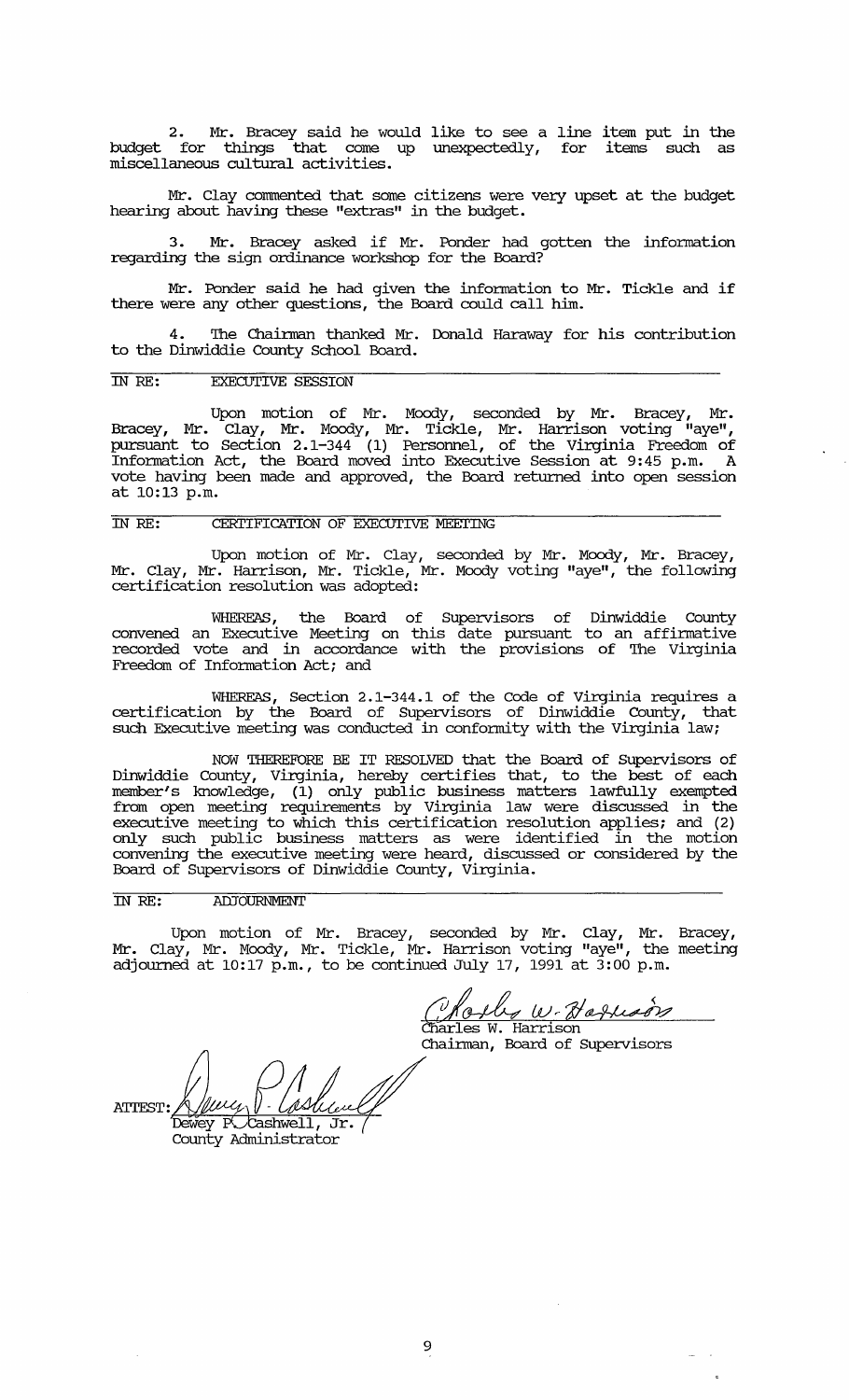VIRGINIA: AT THE REGULAR MEETING OF THE BOARD OF SUPERVISORS HELD IN THE :MEEI'ING ROOM OF THE PAMPLIN AIMINIS'I'RATION BUIIDING, DINWIDDIE COUNTY, VIRGINIA, ON THE 7TH DAY OF AUGUST, 1991, AT 7:30 P.M.

| PRESENT: | CHARLES W. HARRISON, CHAIRMAN<br>EDWARD A. BRACEY, JR., VICE-CHAIRMAN<br>HARRISON A. MOODY<br>MICHAEL H. TICKLE<br>A. S. CLAY | ELECTION DISTRICT #2<br>ELECTION DISTRICT #3<br>ELECTION DISTRICT #1<br>ELECTION DISTRICT #2<br>ELECTION DISTRICT #4 |
|----------|-------------------------------------------------------------------------------------------------------------------------------|----------------------------------------------------------------------------------------------------------------------|
|          | DANIEL SIEGEL<br>BENNIE HEATH                                                                                                 | COUNTY ATTORNEY<br><b>SHERIFF</b>                                                                                    |

#### IN RE:

¥

**MINUTES** 

Mr. Tickle asked that the July 3, 1991 minutes be amended to reflect the four comments he made during the board member comments.

"I would like to take this opportunity to thank Mr. Haraway for his years of service to the county, and would just like to say that we will greatly miss his dedication to the betterment of education within this county and I would also like to extend congratulations to Mrs. carol Fisher for her appointment; but I would be greatly remissed if I didn't make mention of my feelings. I am greatly disappointed that the Board did not support my recommendation to the school board. I am also disappointed that the third supporter communicated that he would support the individual and decided not to. I feel that we have set a precedent tonight that will result in hard feelings between Board members and future appointments. I am also disappointed that the group outside of the district worked against the candidate with questionable tastes. These are my personal feelings and I felt I should make them known and I would like for them to go on record."